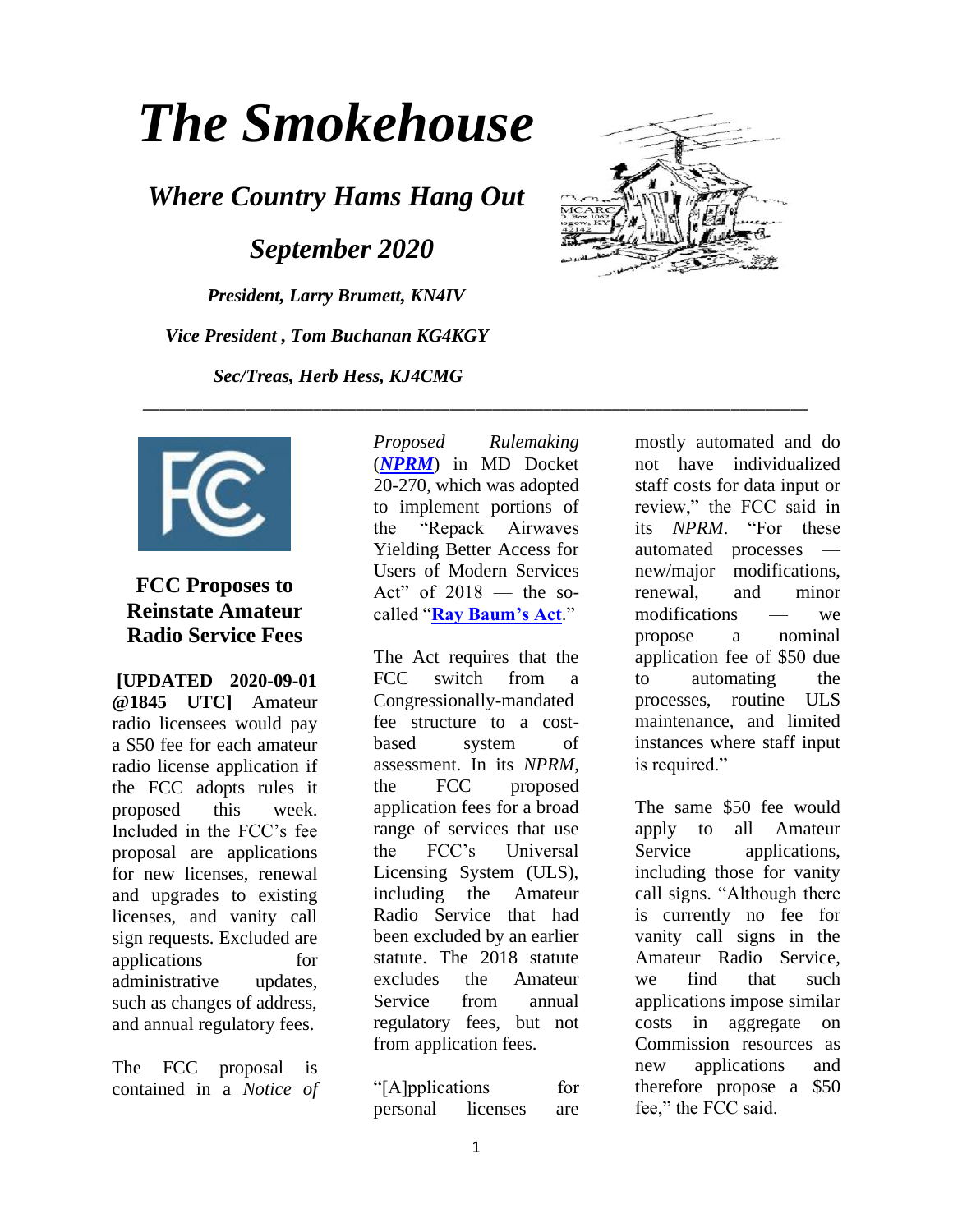The FCC is not proposing to charge for administrative updates, such as mailing address changes for amateur applications, and amateur radio will remain exempt from annual regulatory fees. "For administrative updates [and] modifications, which also are highly automated, we find that it is in the public interest to encourage licensees to update their [own] information without a charge," the FCC said.

The FCC also proposes to assess a \$50 fee for individuals who want a printed copy of their license. "The Commission has proposed to eliminate these services — but to the extent the Commission does not do so, we propose a fee of \$50 to cover the costs of these services," the FCC said.

The Ray Baum's Act does not exempt filing fees in the Amateur Radio Service. The FCC dropped assessment of fees for vanity call signs several years ago.

ARRL is reviewing the matter and intends to file comments in opposition.

Deadlines for comments and reply comments will be determined once the *NPRM* appears in the *Federal Register*. Interested parties may file comments by using the FCC's Electronic Comment Filing System (**[ECFS](https://www.fcc.gov/ecfs/filings)**), posting to MD Docket No. 20-270. This docket is already open to accept comments, even though deadlines have not yet been set.



## **FCC Application Fee Proposal Proceeding is Open for Comments**

Comments are being accepted on the *Notice of Proposed Rulemaking* (*[NPRM](https://docs.fcc.gov/public/attachments/FCC-20-116A1.pdf)*) in MD Docket 20-270, which proposes application fees for radio amateurs. Formal deadlines for comments and reply comments will be determined once the *NPRM* appears in the *Federal Register*. Comments may be filed now, however, by using the FCC's Electronic Comment Filing System (**[ECFS](https://www.fcc.gov/ecfs/filings)**), posting to MD Docket No. 20-270. The docket is already open for accepting comments, even though deadlines have not yet been set.

## **Maine Radio Amateur Dies after Fall from Tower**

James Larner, N1ATO, of Bangor, Maine, died on Wednesday, September 2, after apparently falling a reported 80 feet from an amateur radio tower in the rural Knox County town of Union. The incident happened just before 1 PM local time.

Said to have been a tower professional who had done a lot of work for many Maine broadcasters, Larner, an ARRL member, was 74. According to news accounts, Larner was disassembling an antenna on a tower located on Olson Farm Lane.

The Knox County Sheriff's Office and Union Fire and Rescue responded, and the rescue squad pronounced Larner dead at the scene. The deceased was equipped with a harness and carabiner clips and was believed to have been secured to the tower, a close friend on the scene told authorities.

The Occupational Safety and Health Administration was contacted and will conduct a follow-up investigation along with the Maine Medical Examiner's office. *Thanks to the* Bangor Daily News *and the*  Rockland Courier-Gazette, *and to Norman Blake, W1ITT*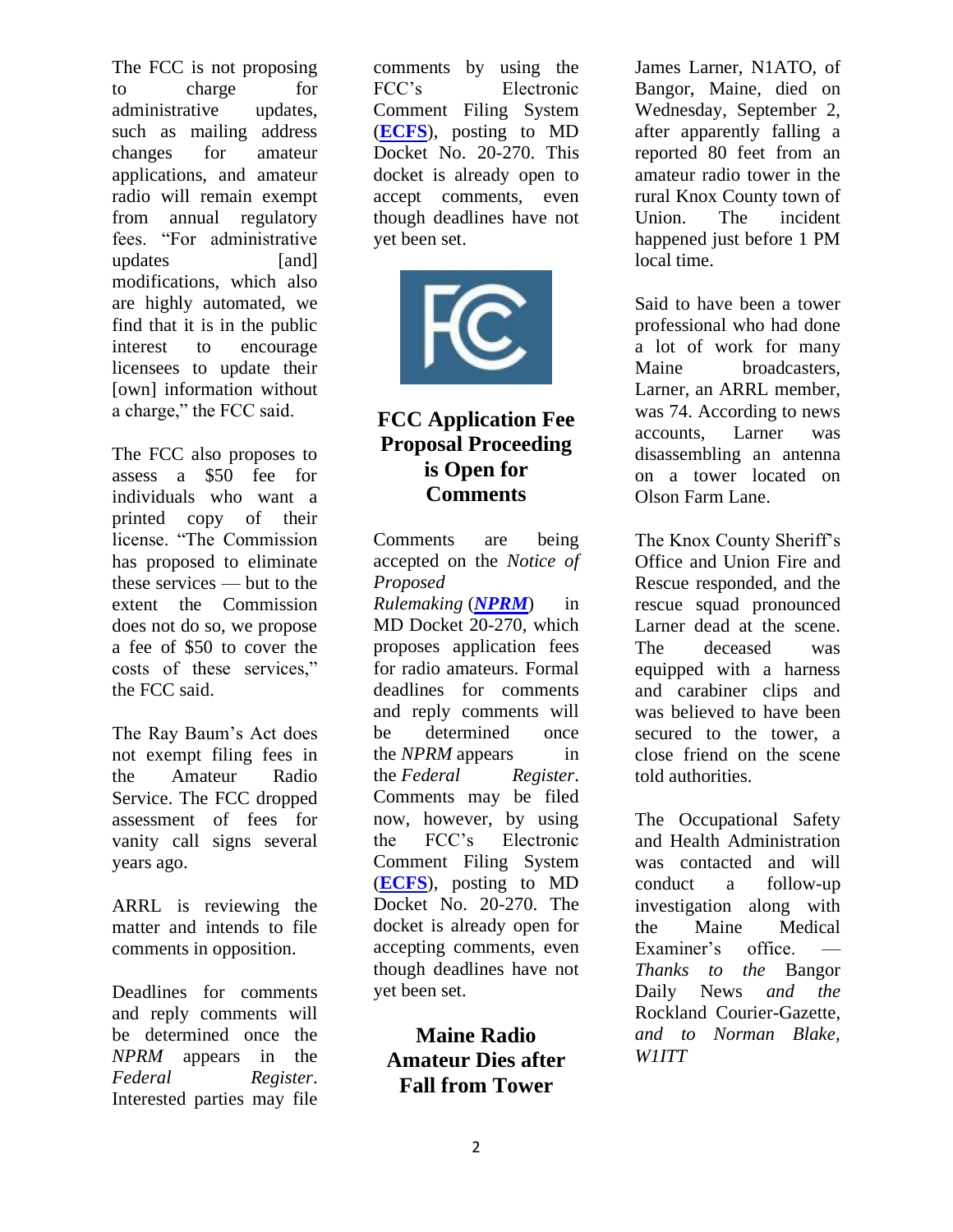

### **Scouting's Jamboree on the Air Set for October 16, 17, and 18**

Jamboree on the Air (**[JOTA](https://www.scouting.org/international/jota-joti/)**) and Jamboree on the Internet (JOTI) will be held this year on October 16, 17, and 18. **[Register](https://www.jotajoti.info/)** online as an individual or as a group.

Jamboree on the Air is the largest Scouting event in the world. In a typical year, more than 1 million Scouts participate in JOTA, with over 11,000 stations operated by 20,000+ young radio amateurs from 150+ countries around the world.

**[JOTA details](https://k2bsa.net/jota/)** are available on the K2BSA website. The website menu will direct users to additional supporting information. K2BSA's Jim Wilson, K5ND, says many locations are already offering virtual radio merit badge classes "and no doubt will be using similar approaches for Jamboree on the Air."



### **US Mail is the Only Way to Vote in ARRL Division Elections**

The candidates for the 2020 ARRL Division elections are now official. Unfortunately, incorrect information regarding electronic balloting in ARRL Division elections was disseminated in the Midwest Division. ARRL does not use electronic voting. The only way to cast a vote is by US Postal Service mail.

We urge you to participate by casting and mailing your ballot. Ballots, accompanied by a photograph and a 300 word statement (if provided) from each candidate, will be mailed out to members by October 1.

If you do not receive your ballot by October 16, contact Carla Pereira, KC1HSX, at **[cpereira@arrl.org](mailto:cpereira@arrl.org)**.

Completed ballots are due back at ARRL Headquarters no later than noon Eastern Time on Friday, November 20, 2020. *— The Ethics & Elections Committee of the Board of Directors*

#### **Minutes -August 18, 2020**

In consideration of COVID guidelines, instead of the traditional August Potluck, Pizza and snacks were served to a crowd of 15 members and guests. Among the guests were prospective member Paul Wells KO4FCB,William K4UOJ's boys, and Ali Fair, friend of Anthony K4AUU.It was noted that Anthony is recovering well from major cardiac surgery a few weeks ago. Business meeting got underway at 7PM. The minutes were accepted as printed, and the Treasurer reported \$xxxxx cash and \$xxxxx savings. Repeater committee mentioned ongoing progress with the '94 repeater, noting much increased Range but occasional duplex noise. The DR2X Fusion repeater was on display, and plans are to get it on the air from the antenna atop city hall soon. We have a position on the water tower on West Main street, the antenna & feedline are defective. We hope to have it all replaced by the end of the year, for some future application. Hamfest committee noted that 2021 Hamfest is scheduled for March 6. There is a possibility that the hamfest might have to be cancelled or postponed depending on the COVID situation. It was suggested that we should stay in touch with